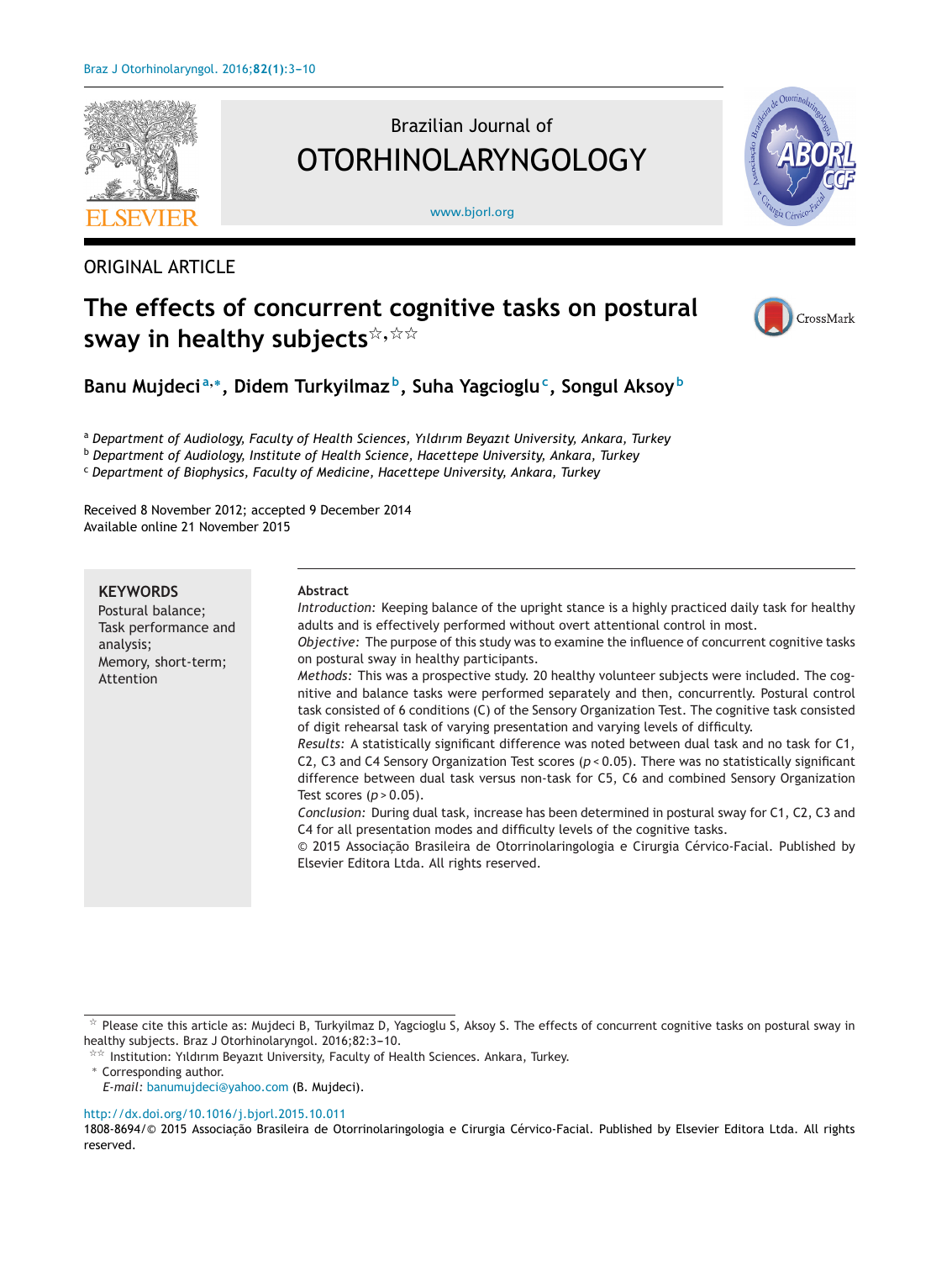#### **Efeitos de tarefas cognitivas simultâneas no equilíbrio postural em indivíduos saudáveis**

#### **Resumo**

*Introdução: Manter o equilíbrio na postura vertical é uma tarefa cotidiana constantemente* praticada por adultos saudáveis, e é efetivamente realizada pela maioria sem a necessidade de um controle atencional.

*Objetivo:* A finalidade deste estudo foi examinar a influência de tarefas cognitivas concomitantes no equilíbrio postural de indivíduos saudáveis.

*Método:* Trata-se de um estudo prospectivo em que participaram 20 voluntários saudáveis. As tarefas cognitivas e de equilíbrio foram realizadas separadamente; e em seguida, realizadas simultaneamente. A tarefa de controle postural consistiu em seis condições (C) do Teste de Organização Sensorial (TOS). A tarefa cognitiva consistiu na repeticão de dígitos com apresentações variadas e vários níveis de dificuldade.

Resultados: Houve diferenca estatisticamente significante entre os escores do TOS para as condições C1, C2, C3 e C4 para ''dupla tarefa'' vs. ''não tarefa'' (p < 0,05). Não houve diferença estatisticamente significante entre os escores do TOS para as condições C5 e C6 e para a combinação dos escores do TOS para "dupla tarefa" vs. "não tarefa" (p > 0,05).

Conclusão: Durante a realização de dupla tarefa, foram determinados aumentos na oscilação postural para as condições C1, C2, C3 e C4 para todos os modos de apresentação e níveis de dificuldade das tarefas cognitivas.

© 2015 Associação Brasileira de Otorrinolaringologia e Cirurgia Cérvico-Facial. Publicado por Elsevier Editora Ltda. Todos os direitos reservados.

## **Introduction**

Stance balance control is a complex motor skill that relies on the interactions among three major sensory components: the visual, somatosensory, and vestibular systems.<sup>1</sup> [T](#page-6-0)he integration of visual, vestibular, and somatosensory components is used to maintain one's postural balance. Postural control represents a complex interplay between the sensory systems which involves perceiving environmental stimuli, responding to alterations, and maintaining the body's center of gravity within the base of support.<sup>2</sup> [K](#page-6-0)eeping balance of the upright stance is a highly practiced daily task for healthy adults and is effectively performed without overt attentional control in most circumstances.<sup>[3](#page-6-0)</sup>

The nature of the relation between postural control and cognition remains unclear. $4$  [T](#page-6-0)he main questions are whether the postural challenge will have an effect on cognitive performance, and conversely, whether performance of the cognitive task decreases postural stability.<sup>[5](#page-6-0)</sup> Several investigators have suggested that control of stance and control of locomotion require some level of higher cognitive processing despite their highly practiced nature.<sup> $6-8$ </sup> The methodology for experimental testing using a dual-task paradigm with motor skills is described in a classic paper by Abernethy.<sup>[9](#page-7-0)</sup> One of two tasks is designated the primary task. Primary task performance is maintained at the baseline level during the dual task condition.<sup>[10](#page-7-0)</sup> The dual task paradigm provides information on the automaticity, hemispheric locus and structural independence of processes hypothesized to underlie the production of skilled performance.<sup>[9](#page-7-0)</sup>

Common real-word observations of people conversing while walking or listening to music while running illustrate this statement. In those situations, the attentional resources must be divided to properly perform both tasks.<sup>[11](#page-7-0)</sup> If, in the dual task condition, performance on the secondary task is reduced from the baseline level, it reflects high attentional demands of the primary task and suggests insufficient reserve capacity to perform the secondary task at the baseline level.<sup>[10](#page-7-0)</sup> A commonly accepted approach to understanding dual-task interference between motor and cognitive tasks is grounded in limited resource or capacity theories of attention. According to those theories, the brain's information-processing capacity or resources avail-able for processing are limited.<sup>[12](#page-7-0)</sup> A multiple-resource theory would predict dual-task interference only when concurrent tasks employ aspects of the same cognitive resource.<sup>[13](#page-7-0)</sup> The combined difficulty of the tasks requires excessive attention, then interference between tasks could occur. That is, the quality of performance of both tasks could decrease, or one task be performed in preference to the other.  $8,14$ 

The purpose of this study was to examine the influence of different concurrent cognitive tasks on postural sway in healthy subjects. We hypothesized that postural sway would be modulated by the presence and difficulty of digit rehearsal task.

## **Methods**

#### **Participants**

Twenty subjects (10 women, 10 men; mean age =  $22.40 \pm 4.46$ ) were recruited to participate in this study. Inclusion criteria required for subjects: no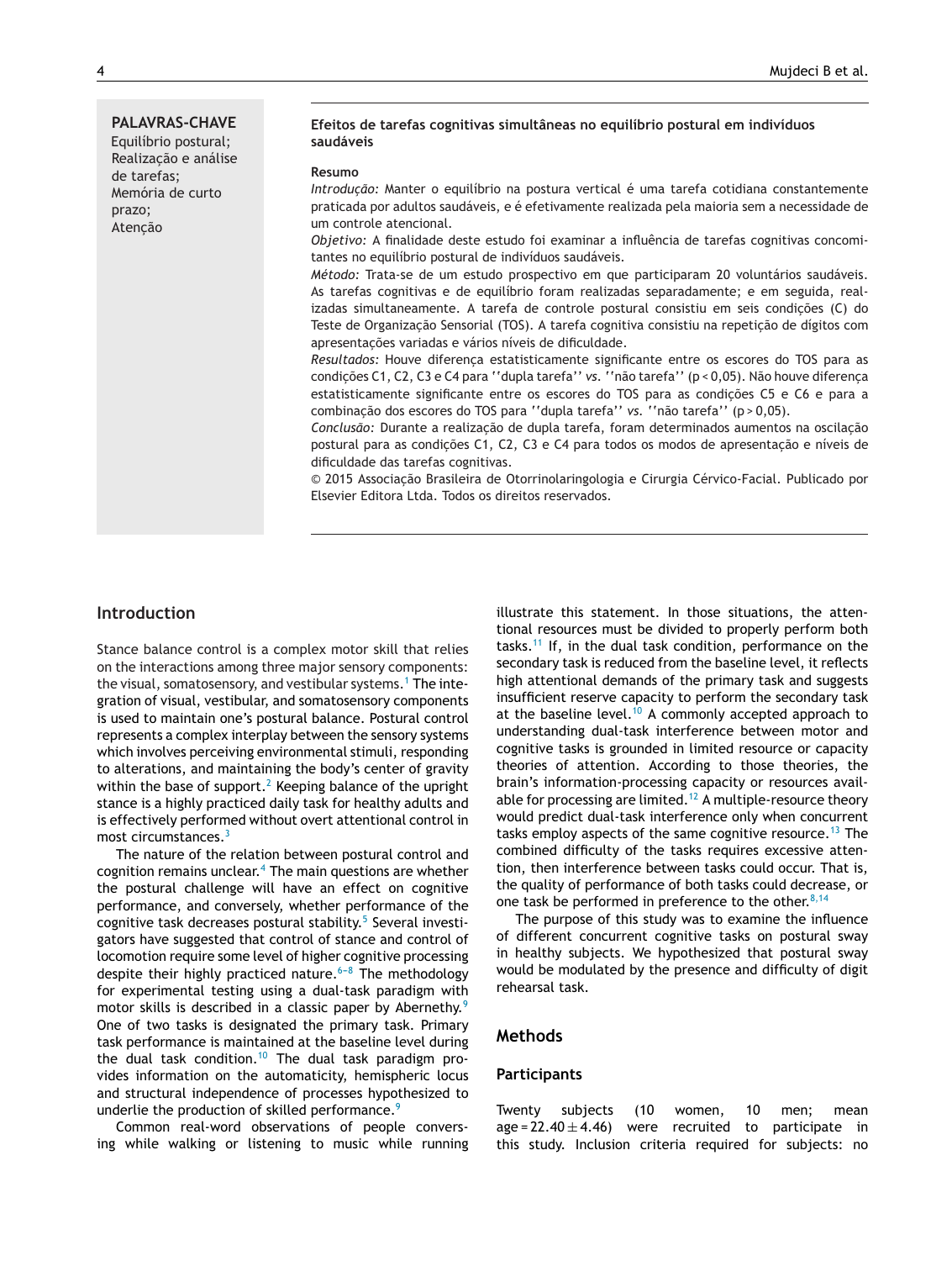history of neurological disease, hearing impairments, visual impairments not correctable with lenses, musculoskeletal impairments and injuries or disorders affecting balance.

### **Tests**

All measurements were carried out in one experimental session for each subject. At first, the cognitive and balance tasks were performed separately (single task); then the cognitive and balance tasks were performed concurrently (dual task). The study was approved by the Ethical Committee of the institution. After the scope and objective of the research had been explained to the subjects who participated in the research, their written consents were also obtained.

### **Balance test**

All subjects were evaluated in a study of postural stability using Computerized Dynamic Posturography. The Sensory Organization Test (SOT) was conducted with a Neuro-Com Smart Balance Master (NeuroCom International, Inc., Clackamas, OR). The SOT was performed in a clinically routine manner. Six test conditions were developed for balance assessment: eyes open fixed support surface and surround  $(fixed$ - $fixed)$   $(C1)$ , eyes closed fixed support surface and surround (fixed-absent) (C2), eyes open fixed support surface and sway-referenced surround (fixed-sway) (C3), eyes open sway-referenced support surface and fixed surround (sway-fixed) (C4), eyes closed sway referenced support surface and fixed surround (sway-absent) (C5), eyes open sway referenced support surface and surround (sway-sway) (C6). Sway gain was set at 1.0, exactly matching sway referencing to subject's sway as described in the NeuroCom System Operator's Manual.<sup>[15](#page-7-0)</sup> The length of each trial was extended to 20 s. The subjects then completed each of the six conditions three times.

#### **Cognitive test**

Before beginning the balance task, participants completed the digit memory test so that we could determine each participant's digit string. The digits were given using E-Prime 2.0 Professional (Psychology Software Tools Inc., Pittsburgh, PA, USA). The digits were given at the rate of one per second on a computer of NeuroCom Balance Master via E-Prime 2.0 Professional using 144-point Times font positioned at eye level in front of the participant. The participants were given a test of digit string using auditory, visual and auditory-visual mixed presentation, and they were asked to repeat the order. Speakers were used for auditory presentation. When a subject failed at both attempts at one level, the test ceased. The maximum number of digits correctly recalled in the same order as presented served as the number of digits displayed in the difficult experimental condition of the cognitive task. We determined the number of digits displayed in the easy condition by taking half of the maximum number of digits recalled. After a relaxation break of ten minutes, dual task order was applied to the subjects.

## **Procedures**

The dual task session began with instructions. After confirming that the participant understood the procedure, testing began. The participant was then instructed to stand on the NeuroCom Balance Master platform and to perform the cognitive test while maintaining balance under six test conditions (Fig. 1). Each trial was randomized to minimize practice effects.

The participants were given a test of digit string using auditory, visual and auditory-visual mixed presentation. The order of presentation of trials in each of the experimental conditions (no-task, easy, difficult) was fully randomized. Three trials in each of the six SOT conditions were presented in random order. On each trial in the digit-task conditions, digit string was displayed on a computer. The digits were given at the rate of one per second. Participants were instructed to rehearse the digit string until it disappeared



**Figure 1** Dual task equipment.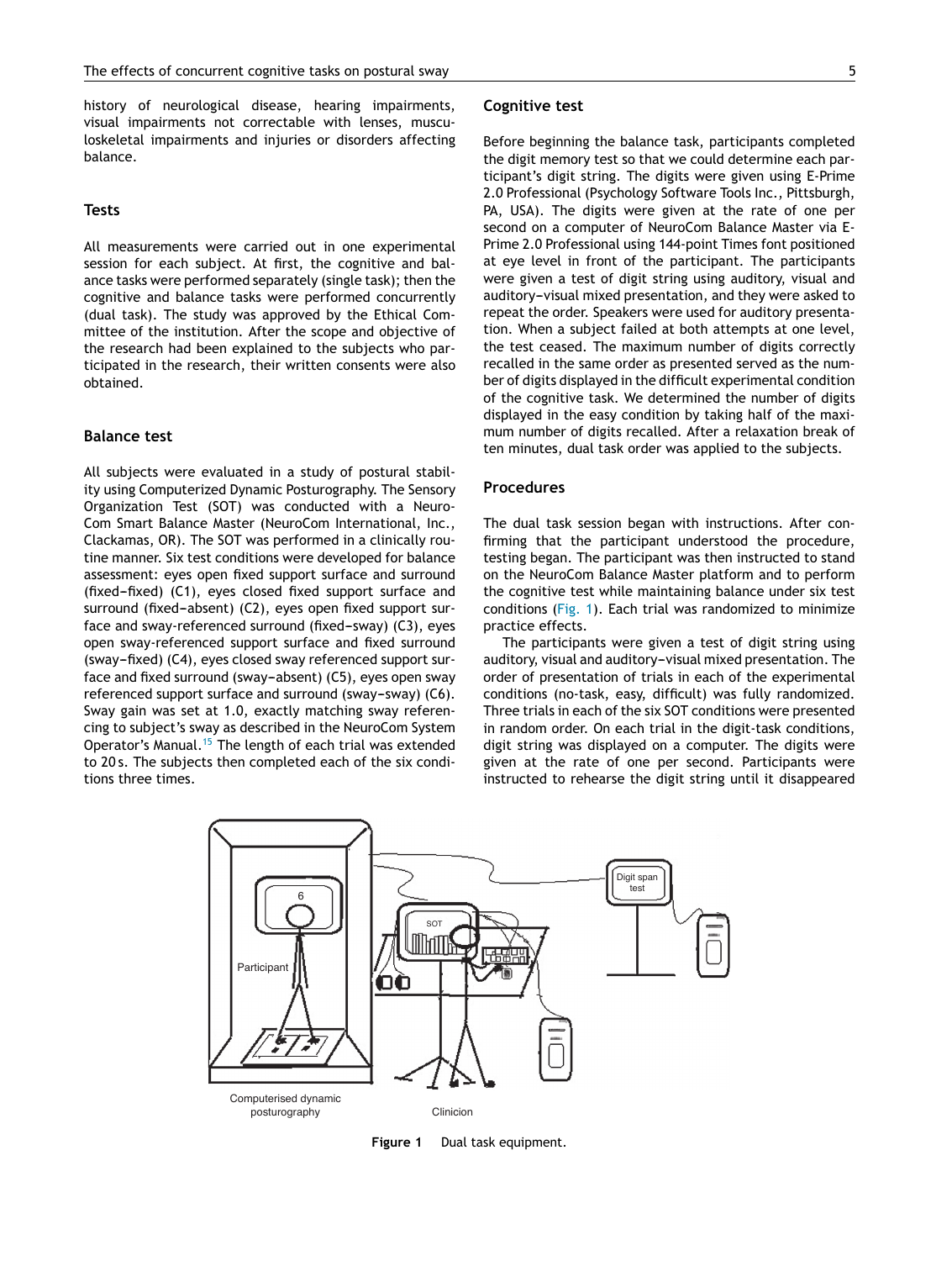

**Figure 2** Illustration of the dual task procedure.

and a blue screen appeared. Meanwhile participants had to encode this digit string until disappeared. At that point, the 20 s postural sway measurement period began. For the eyesclosed trials, participants were instructed to close their eyes; for eyes-open position participants kept their eyes open, and were instructed to simply look ahead but were not told to fixate on any given object or location. Subjects had to mentally repeat the string during the 20 s duration. At the end of this 20s maintenance period, participants repeated digit string (Fig. 2). Participants' responses were recorded for each trial. The number of errors (intrusion, order error and omission) in the response was recorded by the experimenter. All of the scores recorded within the 20 s SOT test were used in the statistical analyses. The subjects were allowed to take a relaxation break of ten minutes after each dual task stage, which sums up to a total time of fifty minutes. During the relaxation breaks, the subjects were offered refreshments. Although it changed depending on the cognitive performance of the subject, the duration of all tests, including the relaxation breaks, ranged between 130 and 150 min.

#### **Data analysis**

Statistical analyses were performed using the SPSS software version 18. The Wilcoxon test was used to assess differences between mean balance scores obtained under the no-task and dual-task conditions (easy, difficult) for each of the six balance conditions and each presentation (auditory, visual, auditory-visual mixed). Descriptive analyses were presented using medians and interquartile range (IQR) for the non-normally distributed and ordinal variables. A *p*value of less than 0.05 was considered to show a statistically significant result.

## **Results**

The SOT scores obtained from the dual task conditions were compared separately with the no-task SOT scores. There was statistically significant difference between dual task and no-task C1, C2, C3 and C4 SOT scores (*p* < 0.05). There was no statistically significant difference between dual task and no-task SOT scores for C5, C6 and combined SOT scores (*p* > 0.05) ([Table](#page-4-0) 1).

Within the conditions of dual task of the same difficulty degree, as a result of double comparison according to the presentation manner of the stimulus (e.g. auditory easy

and visual easy) no statistically significant difference was obtained within all dual task condition SOT scores (*p* > 0.05).

In the dual task order, as a result of double comparison according to the difficulty level of the cognitive tasks having the same presentation manner (e.g. auditory easy and auditory difficult) no statistically significant difference was obtained within all dual task condition SOT scores (*p* > .05).

No statistical analyses were carried out for the mistakes of the subjects in the six SOT conditions that were done with three repetitive in the dual task order; only their average was calculated. Six errors were made in the auditory easy condition, six in the auditory difficult condition, 12 in the visual easy condition, 98 in the visual difficult condition, five in the auditory-visual mixed easy condition, and 117 errors were made in the auditory-visual mixed difficult condition.

## **Discussion**

The purpose of this study was to examine the influence of concurrent cognitive tasks on postural sway in healthy participants. Our short-term memory task focused on the process of rehearsal. In dual task studies, visual and/or auditory cognitive tasks generally have been used simultaneously with postural task, $16-18$  but there are no studies using auditory-visual mixed cognitive task. Therefore, in this study, auditory-visual mixed task, in addition to visual and/or auditory cognitive tasks with concurrent postural task has been also used during dual task. No-task scores and dual task scores were obtained separately and compared.

In this study, anterior-posterior sway increased for C1, C2, C3, C4 SOT scores but was not affected for C5, C6 and combined SOT scores compared to no-task scores. During dual task, together with adding the cognitive tasks to postural control task, statistically significant increase has been determined in the postural sway for relatively easy postural conditions C1, C2 (the platform is stable), C3 and C4 (only one of the proprioceptive and visual perception input distorted or absent) for all of the presentation manners and difficulty levels of the cognitive tasks. This finding is consistent with the results of Pellecchia et al.<sup>[19](#page-7-0)</sup> reporting that postural sway increased when dual task was applied. Other investigators $8,20-22$  have also found deficits in postural control following the addition of a cognitive task. Several reasons can be offered for this finding. Increased postural sway under dual task in this study can be explained by divided attention.<sup>[23](#page-7-0)</sup> It is known that when one needs to maintain the balance of upright stance while performing a concurrent cognitive task, attention is divided between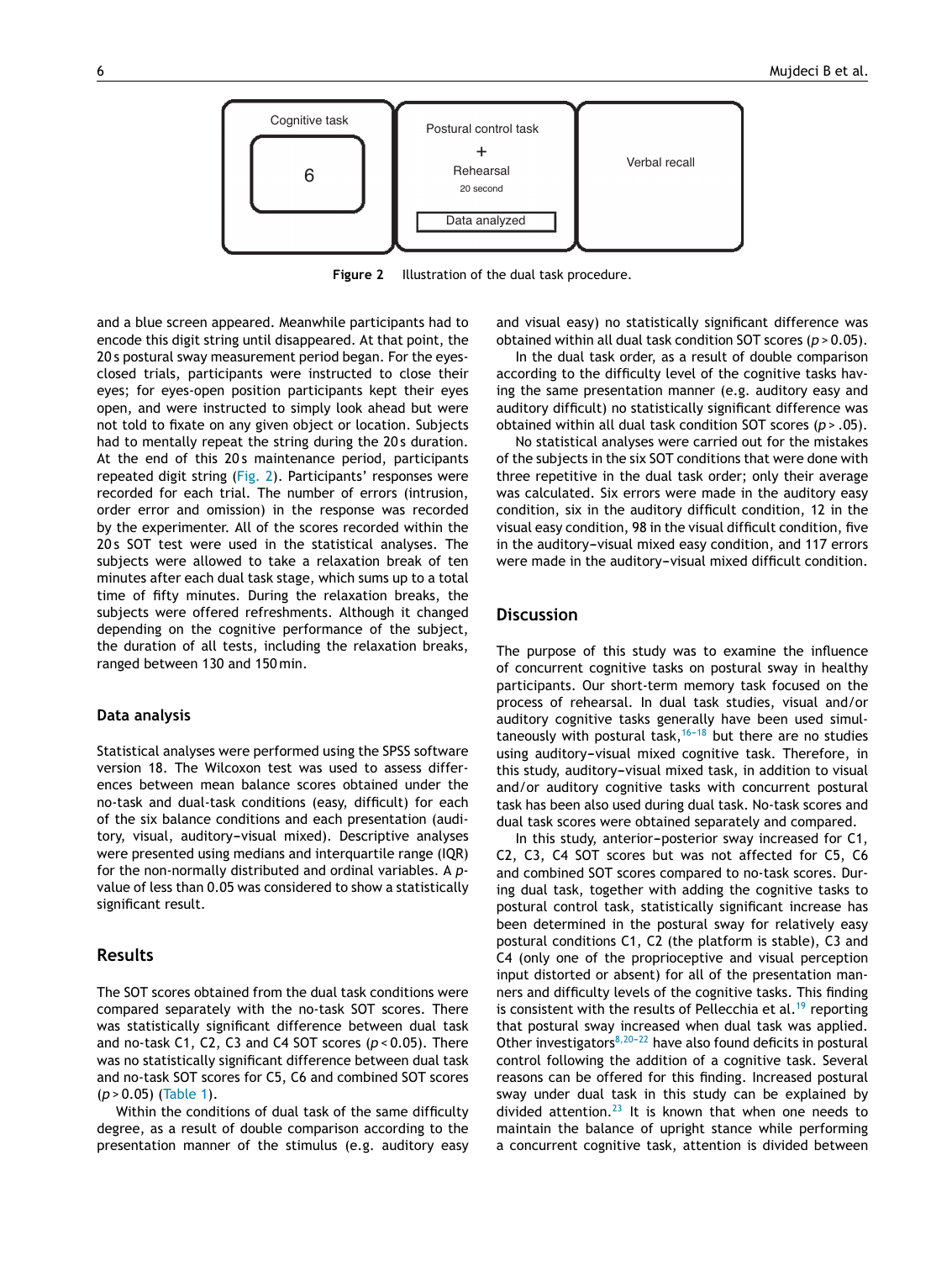<span id="page-4-0"></span>

|  |  |  | Table 1 The comparison of the no-task SOT scores and SOT scores obtained simultaneously with cognitive task. |
|--|--|--|--------------------------------------------------------------------------------------------------------------|
|  |  |  |                                                                                                              |

| Task               | SOT                |                    |        | Scores             |                |       |           |  |
|--------------------|--------------------|--------------------|--------|--------------------|----------------|-------|-----------|--|
|                    | C <sub>1</sub>     | C <sub>2</sub>     | C3     | C <sub>4</sub>     | C <sub>5</sub> | C6    | Composite |  |
| No task            |                    |                    |        |                    |                |       |           |  |
| Median             | 94.50              | 93.00              | 92.33  | 87.50              | 68.66          | 70.83 | 81.00     |  |
| <b>IQR</b>         | 1.83               | 3.17               | 5.17   | 6.00               | 12.75          | 17.25 | 7.00      |  |
| Auditory easy      |                    |                    |        |                    |                |       |           |  |
| Median             | 89.33              | 89.16              | 90.00  | 80.83              | 72.83          | 68.83 | 80.50     |  |
| <b>IQR</b>         | 7.25               | 4.50               | 6.58   | 12.42              | 12.67          | 21.33 | 6.50      |  |
| р                  | 0.001a             | 0.001a             | 0.005a | 0.002a             | 0.355          | 0.601 | 0.256     |  |
| No task            |                    |                    |        |                    |                |       |           |  |
| Median             | 94.50              | 93.00              | 92.33  | 87.50              | 68.66          | 70.83 | 81.00     |  |
| <b>IQR</b>         | 1.83               | 3.17               | 5.17   | 6.00               | 12.75          | 17.25 | 7.00      |  |
| Auditory difficult |                    |                    |        |                    |                |       |           |  |
| Median             | 92.16              | 91.00              | 89.83  | 81.66              | 71.00          | 71.66 | 82.00     |  |
| <b>IQR</b>         | 6.25               | 6.25               | 7.92   | 11.75              | 11.00          | 20.92 | 8.00      |  |
| $\boldsymbol{p}$   | 0.001a             | 0.003a             | 0.016a | 0.003a             | 0.588          | 0.679 | 0.615     |  |
| No task            |                    |                    |        |                    |                |       |           |  |
| Median             | 94.50              | 93.00              | 92.33  | 87.50              | 68.66          | 70.83 | 81.00     |  |
| <b>IQR</b>         | 1.83               | 3.17               | 5.17   | 6.00               | 12.75          | 17.25 | 7.00      |  |
| Visual easy        |                    |                    |        |                    |                |       |           |  |
| Median             | 90.50              | 89.00              | 88.16  | 81.83              | 71.00          | 71.50 | 79.50     |  |
| <b>IQR</b>         | 9.00               | 9.25               | 5.50   | 10.00              | 13.75          | 24.08 | 11.75     |  |
| p                  | 0.000 <sup>a</sup> | 0.006a             | 0.002a | 0.007a             | 0.904          | 0.478 | 0.055     |  |
| No task            |                    |                    |        |                    |                |       |           |  |
| Median             | 94.50              | 93.00              | 92.33  | 87.50              | 68.66          | 70.83 | 81.00     |  |
| <b>IQR</b>         | 1.83               | 3.17               | 5.17   | 6.00               | 12.75          | 17.25 | 7.00      |  |
| Visual difficult   |                    |                    |        |                    |                |       |           |  |
| Median             | 90.33              | 90.33              | 90.16  | 79.33              | 75.66          | 68.00 | 78.50     |  |
| <b>IQR</b>         | 6.17               | 8.08               | 7.67   | 9.83               | 16.00          | 17.75 | 8.50      |  |
| $\boldsymbol{p}$   | 0.000 <sup>a</sup> | 0.001a             | 0.017a | 0.001 <sup>a</sup> | 0.287          | 0.856 | 0.126     |  |
| No task            |                    |                    |        |                    |                |       |           |  |
| Median             | 94.50              | 93.00              | 92.33  | 87.50              | 68.66          | 70.83 | 81.00     |  |
| <b>IQR</b>         | 1.83               | 3.17               | 5.17   | 6.00               | 12.75          | 17.25 | 7.00      |  |
| Auditory-visual    |                    |                    |        |                    |                |       |           |  |
| Mixed easy         |                    |                    |        |                    |                |       |           |  |
| Median             | 90.66              | 90.50              | 89.83  | 82.50              | 73.33          | 63.00 | 79.50     |  |
| <b>IQR</b>         | 6.42               | 7.17               | 8.42   | 13.67              | 16.42          | 19.92 | 8.75      |  |
| $\boldsymbol{p}$   | 0.001 <sup>a</sup> | 0.001 <sup>a</sup> | 0.007a | $0.015^a$          | 0.370          | 0.185 | 0.055     |  |
| No task            |                    |                    |        |                    |                |       |           |  |
| Median             | 94.50              | 93.00              | 92.33  | 87.50              | 68.66          | 70.83 | 81.00     |  |
| <b>IQR</b>         | 1.83               | 3.17               | 5.17   | 6.00               | 12.75          | 17.25 | 7.00      |  |
| Auditory-visual    |                    |                    |        |                    |                |       |           |  |
| Mixed difficult    |                    |                    |        |                    |                |       |           |  |
| Median             | 92.16              | 89.83              | 89.33  | 80.00              | 72.00          | 66.66 | 80.00     |  |
| <b>IQR</b>         | 7.25               | 5.42               | 8.83   | 20.08              | 15.17          | 13.92 | 7.25      |  |
| р                  | 0.001a             | 0.000 <sup>a</sup> | 0.006a | 0.013a             | 0.411          | 0.411 | 0.204     |  |

SOT, Sensory Organization Test; C, condition; IQR, interquartile range.

<sup>a</sup> Statistically significant at *p* < 0.05.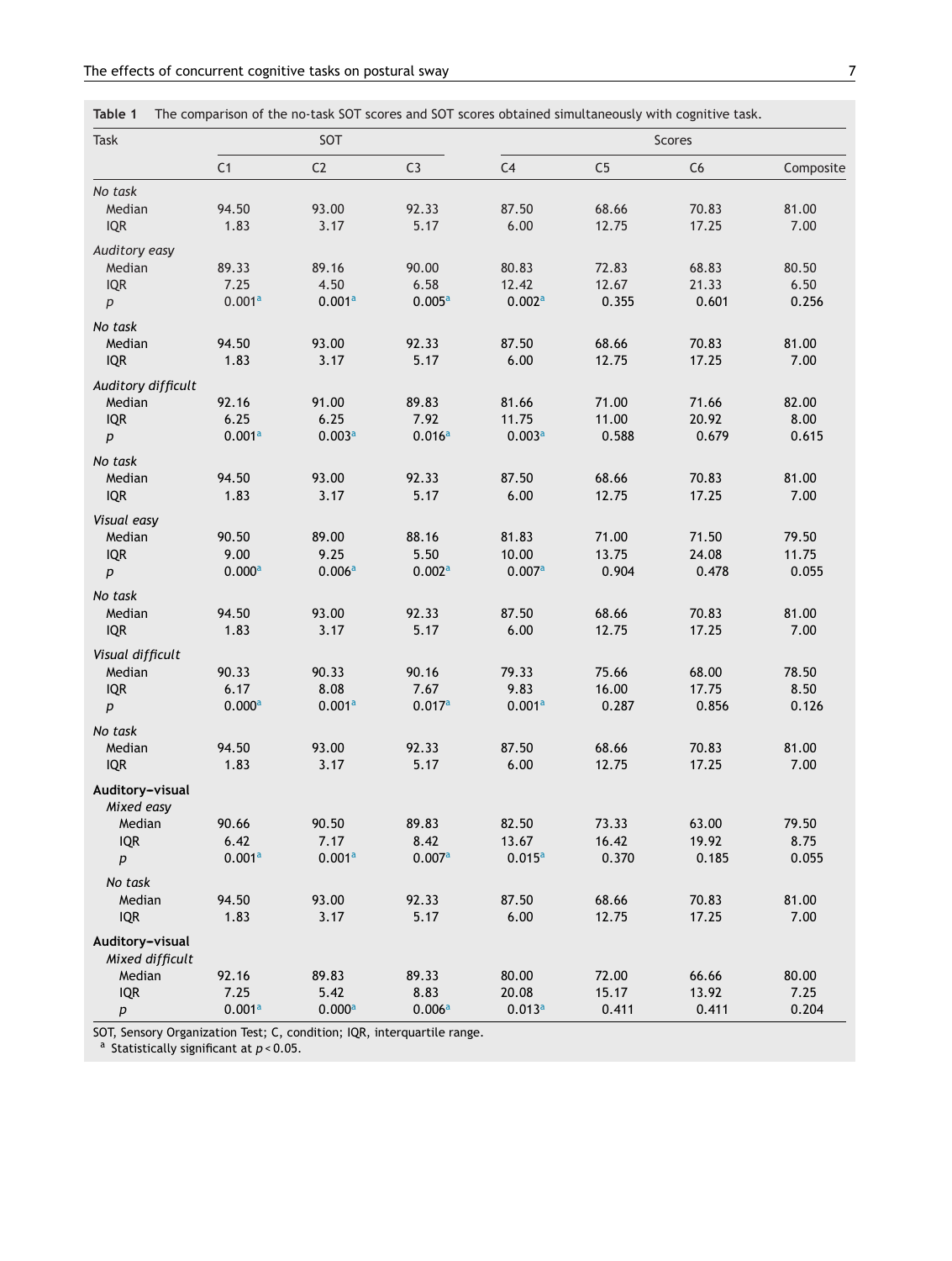postural and cognitive tasks. $3$  During a dual task, postural and cognitive tasks can also be in competition for central processing or attentional resources, causing a reduction in performance of either task. $23,24$  This may also account for increase in postural sway in this study.

The possibility that participants might have employed a strategy that maintained cognitive performance at the expense of postural control during dual task $25$  could relate a possible explanation for postural sway increase in this study. As another reason for higher postural sway during dual task condition in relatively easy postural task conditions (C1, C2, C3, C4) compared to single task performance, it can be thought that participants may have focused singularly on postural task or have ordinarily directed some amount of attention to postural control, but it has a detrimental effect. It can be concluded that focusing intentionally on postural control during dual task resulted in a less automatic control of balance, thus disturbing the efficiency of postural control. Hunter and Hoffman<sup>[16](#page-7-0)</sup> have suggested that focusing solely on a balance task could possibly lead to an increase in muscle tension, leading to increased joint stiffness and rigidity in the body, that in turn may result in increased postural sway. Likewise, according to constrained action, $26$  focusing attention on a highly automatized behavior such as postural control interferes, rather than helps, the automatic control process.[3](#page-6-0)

When healthy humans are perturbed, while standing on a movable platform, a cascade of balance-correcting muscle reactions occurs. Some balance corrections have been termed ''automatic'', whereas others, which approximate voluntary reactions. Balance corrections can be provided by knee movements as a secondary contribution or as part of the correcting strategy itself.<sup>[27](#page-7-0)</sup> Knee proprioception is presumed to be required for protection against excessive movements, stabilization during static posture and coordination of movements. $28$  We did not evaluate whether proprioceptive feedback from the knees contribute or not to the triggering of balance corrections. Therefore, it is not possible to make an explanation about knee movements on postural control. In a study, Oude Nijhuis et al. $^{29}$  $^{29}$  $^{29}$  have examined the effect of bilateral knee flexion on automatic balance corrections generated by sudden perturbations. They have found that healthy adults can incorporate voluntary knee flexion into their automatic balance corrections and that this depends on the direction of the postural perturbations.[29](#page-7-0) Further studies evaluating knee flexions on postural balance during secondary task can be made.

The finding showing increase in postural sway during dual task for four of the six SOT conditions in this study was in opposition with the previous researches using SOT evaluation.  $30-32$  $30-32$  Broglio et al.  $30$  reported significant improvements in SOT conditions 1, 3, 4. Resch et al. $31$  found decrease in postural sway for SOT conditions 1 and 2, and Teel et al. $32$  explained sway decrease for SOT condition 1. Other investigators<sup>3,16-18,24,33</sup> who did not use SOT have also reported increased postural stability under dual task conditions. The discrepancies between our study and the other studies that have or have not used SOT conditions may be explained by cognitive task differences used in these studies.<sup>[24](#page-7-0)</sup> The different cognitive tasks may have challenged the brain's ability to divide attention differently. It is known that some cognitive tasks may allow more allocation to postural control mechanism, resulting in an increase in equilibrium balance score. $32$ 

Our findings obtained from this study partially support the study hypothesis (for C1, C2, C3, C4), assuming that addition of cognitive task to postural task will have an effect on postural stability. However, they do not support the hypothesis that difficulty of cognitive task will have an effect on postural stability under dual task.

In the comparison of the no-task SOT scores with dual task SOT scores C5, C6 in which both of the visual and proprioceptive perception inputs are absent or distorted, anterior-posterior sway has not been affected  $(p > 0.05)$ . C5 and C6 are the most difficult postural conditions. The same result was found for combined SOT score. This result is similar to that obtained by Barin et al.,  $34$  who did not find a significant difference in postural sway in young adults when performing subtraction tasks under altered sensory conditions. Similarly, in dual task studies using SOT conditions postural stability did not change with sensory conditions. $30-32,35$  Postural sway was essentially unaffected by concurrent cognitive activity for SOT scores C2, C4, C5,  $C6$ ,<sup>[31](#page-7-0)</sup> SOT scores C1, C3, C6,<sup>[32](#page-7-0)</sup> SOT scores  $C6$ ,<sup>[30](#page-7-0)</sup> and SOT scores C1 to C6.<sup>[35](#page-7-0)</sup>

One explanation for unaffected postural sway even in the most difficult postural conditions with the addition of secondary cognitive task in this study may be that participants have switched attention from internal focus (balance) to external focus (cognitive).  $3,10$  Releasing postural control from attentional focus when attention directed toward a concurrent task might have allowed postural control to work in a more automatic, efficient manner.<sup>[16,18](#page-7-0)</sup> Wulf et al.<sup>[26](#page-7-0)</sup> have reported that an external focus of attention promotes the use of more automatic control processes in the brain, as opposed to voluntary muscle control as with the internal focus to correct postural perturbation.

Shumway-Cook and Woollacott $35$  have explained similar postural stability between single task and dual task, as attentional demands of maintaining balance stability are fairly constant across sensory conditions. This explanation also can be valid for unchanged postural sway even in the most difficult sensory SOT conditions 5 and 6 in our study.

Another possible explanation for unaffected postural sway under dual task may be related to the conditions themselves. $32$  Under SOT conditions 5 and 6, which are, the participant may have already been dividing his/her attention between balance and surrounding during the single task paradigm due to the moving platform and surroundings as reported by Teel et al. $32$ 

A physiological explanation of our findings is that cerebral processing during dual-task conditions apparently modifies how the central nervous system controls postural stability. Under normal conditions, balance is controlled via integration of sensory information provided by the visual, vestibular, and somatosensory systems.<sup>[30](#page-7-0)</sup> Input based on limb positioning is transmitted to the basal ganglia. This signal is integrated with planned actions developed in the premotor cortex and supplementary motor cortex in the cerebellum. The descending pathway continues via alpha motor neurons, which innervate skeletal muscle, allowing for regulation of balance.  $30,36$  Typically, the visual and somatosensory inputs provide the majority of information to maintain postural stability. [30,37](#page-7-0)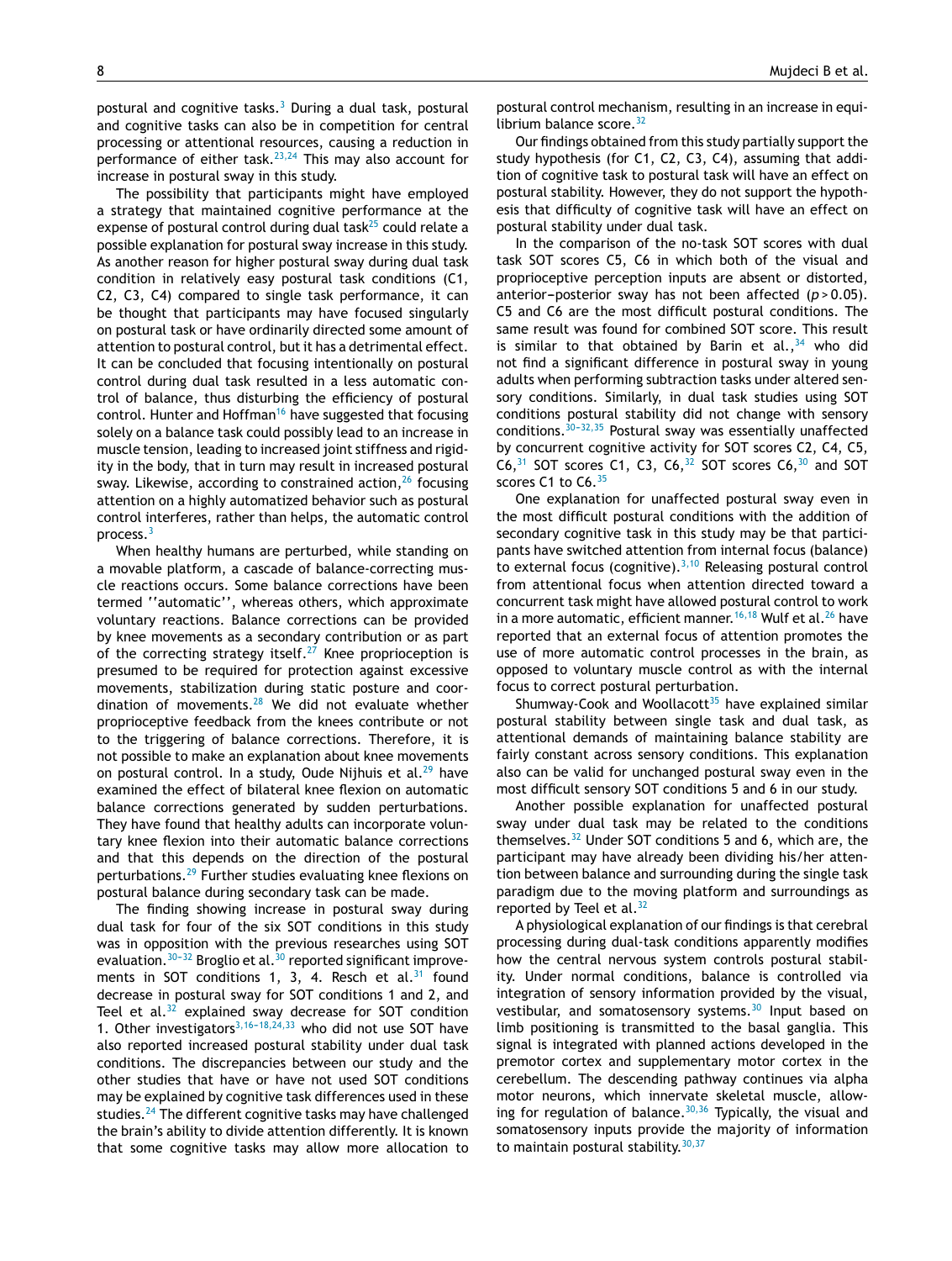<span id="page-6-0"></span>Postural sway during dual task conditions can be detectable using different test protocols like Bertec force platform, $17$  Kistler force platform $16$  or AMTI Accusway System for Balance and Postural Sway Measurement.<sup>[19](#page-7-0)</sup> These tests quantify sway range and variability in both anterior-posterior direction and medial-lateral (side to side) direction. According to SOT protocol used in the present study, postural sway could only been detected in anterior-posterior direction like the other studies using SOT. $21,30,35$  Therefore, in this study, the effect of concurrent cognitive tasks on postural sway in medial-lateral direction is not known and comparisons with the results of the other studies could not be made. In the study of Pellechia et al. $19$  postural sway in medial-lateral direction has not been affected from secondary cognitive tasks; anterior-posterior sway has increased when the difficulty of concurrent cognitive task increased. Riley et al.<sup>[17](#page-7-0)</sup> have found decreased medial-lateral postural sway variability as the cognitive load imposed by a short term memory task increased. Hunter and Hofmann<sup>[16](#page-7-0)</sup> have explained reduced level of medial-lateral center of pressure motion with a secondary cognitive task.

In this study, no statistically significant difference was observed between the presentation manners or difficulty levels of simultaneous cognitive tasks and postural sway (*p* > 0.05). This result may suggest that the type of stimuli and difficulty of cognitive task are rather unspecific and independent of postural control.<sup>[18](#page-7-0)</sup> This result is different from those of Riley et al.,<sup>[17](#page-7-0)</sup> explaining that auditory task affects postural sway more than visual task. Contrary to our finding, Pellecchia et al.<sup>[19](#page-7-0)</sup> reported the more impacted postural sway with the more difficult cognitive task. On the other hand, in accordance with our result, it has been reported that there was no effect of the difficulty of cog-nitive task<sup>[18](#page-7-0)</sup> and similar effects of type of stimuli<sup>16-18</sup> on postural sway.

In our study, when cognitive task paired with postural task simultaneously, it was determined that the most mistakes were made with visual difficult and auditory-visual mixed difficult dual task conditions, while the least mistakes were made with auditory cognitive task. This finding with respect to visual and auditory task is consistent with the study of Penney,  $38$  which reported a large auditory modality advantage in serial recall that suggests a certain greater robustness or persistence of acoustic memory compared to visual memory. However, Riley et al. $17$  found more cognitive performance errors during auditory task than visual task. The reason for the visual and auditory cognitive task performance errors seen in this study is thought to be explained by the modality effect. The term modality effect referred to the finding that, in short-term memory tasks, auditory presentation almost always resulted in higher recall than did visual presentation.[38](#page-7-0) Since information about the effect of auditory-visual mixed task concurrent postural task on postural sway is not available in the literature, no comparison can be made and a possible explanation for auditory-visual mixed task errors seen in our study cannot be made. Further studies are necessary to detect the reason of increase in cognitive errors with auditory-visual mixed task concurrent postural task on postural sway.

The limitations of our study are: the limited number of subjects that participate in the study, the fact that only the rehearsal phase is evaluated and not being able to assess the encoding phase and response time for cognitive task.

## **Conclusion**

As a result, within the dual task order, together with adding the cognitive tasks to postural control task, a statistically significant increase has been determined in the postural sway for C1, C2, C3 and C4, but no significant difference has been observed within the sway for C5 and C6, which are the most difficult postural tasks. Under dual task, it is determined that the presentation manner and difficulty level of the stimulus within the cognitive tasks have no effect on postural sway. When cognitive task paired with postural task simultaneously, the most mistakes were found with visual difficult and auditory-visual mixed difficult dual task conditions, while the least mistakes were made with auditory cognitive task. Vestibular impairments increase the requirement of attention for postural control.<sup>[39](#page-7-0)</sup> In addition, attentional capacity in multi-tasking conditions decreases with aging.<sup>[40](#page-7-0)</sup> Older adults may be at risk for falls under concurrent task conditions.<sup>7</sup> It is thought that the dual task model used in this study may provide useful information about the assessment of the dual task capacity among geriatric subjects and with subjects with vestibular disorders.

## **Conflicts of interest**

The authors declare no conflicts of interest.

### **Acknowledgments**

The authors would like to thank Gokhan Aytekin and Saadettin Kilickap for data analyses. The authors would also like to especially thank Ersin Oray for contributions.

## **References**

- 1. [Horak](http://refhub.elsevier.com/S1808-8694(15)00205-0/sbref0205) [FB.](http://refhub.elsevier.com/S1808-8694(15)00205-0/sbref0205) [Postural](http://refhub.elsevier.com/S1808-8694(15)00205-0/sbref0205) [orientation](http://refhub.elsevier.com/S1808-8694(15)00205-0/sbref0205) [and](http://refhub.elsevier.com/S1808-8694(15)00205-0/sbref0205) [equilibrium:](http://refhub.elsevier.com/S1808-8694(15)00205-0/sbref0205) [what](http://refhub.elsevier.com/S1808-8694(15)00205-0/sbref0205) [do](http://refhub.elsevier.com/S1808-8694(15)00205-0/sbref0205) [we](http://refhub.elsevier.com/S1808-8694(15)00205-0/sbref0205) [need](http://refhub.elsevier.com/S1808-8694(15)00205-0/sbref0205) [to](http://refhub.elsevier.com/S1808-8694(15)00205-0/sbref0205) [know](http://refhub.elsevier.com/S1808-8694(15)00205-0/sbref0205) [about](http://refhub.elsevier.com/S1808-8694(15)00205-0/sbref0205) [neural](http://refhub.elsevier.com/S1808-8694(15)00205-0/sbref0205) [control](http://refhub.elsevier.com/S1808-8694(15)00205-0/sbref0205) [of](http://refhub.elsevier.com/S1808-8694(15)00205-0/sbref0205) [balance](http://refhub.elsevier.com/S1808-8694(15)00205-0/sbref0205) [to](http://refhub.elsevier.com/S1808-8694(15)00205-0/sbref0205) [prevent](http://refhub.elsevier.com/S1808-8694(15)00205-0/sbref0205) [falls?](http://refhub.elsevier.com/S1808-8694(15)00205-0/sbref0205) [Age](http://refhub.elsevier.com/S1808-8694(15)00205-0/sbref0205) [Ageing.](http://refhub.elsevier.com/S1808-8694(15)00205-0/sbref0205) [2009;35](http://refhub.elsevier.com/S1808-8694(15)00205-0/sbref0205) [Suppl](http://refhub.elsevier.com/S1808-8694(15)00205-0/sbref0205) 2:ii7-11.
- 2. [Shaffer](http://refhub.elsevier.com/S1808-8694(15)00205-0/sbref0210) [S,](http://refhub.elsevier.com/S1808-8694(15)00205-0/sbref0210) [Harrison](http://refhub.elsevier.com/S1808-8694(15)00205-0/sbref0210) [A.](http://refhub.elsevier.com/S1808-8694(15)00205-0/sbref0210) [Aging](http://refhub.elsevier.com/S1808-8694(15)00205-0/sbref0210) [of](http://refhub.elsevier.com/S1808-8694(15)00205-0/sbref0210) [the](http://refhub.elsevier.com/S1808-8694(15)00205-0/sbref0210) [somatosensory](http://refhub.elsevier.com/S1808-8694(15)00205-0/sbref0210) [system:](http://refhub.elsevier.com/S1808-8694(15)00205-0/sbref0210) [a](http://refhub.elsevier.com/S1808-8694(15)00205-0/sbref0210) [translation](http://refhub.elsevier.com/S1808-8694(15)00205-0/sbref0210) [perspective.](http://refhub.elsevier.com/S1808-8694(15)00205-0/sbref0210) [Phys](http://refhub.elsevier.com/S1808-8694(15)00205-0/sbref0210) [Ther.](http://refhub.elsevier.com/S1808-8694(15)00205-0/sbref0210) 2007;87:194-207.
- 3. [Huxhold](http://refhub.elsevier.com/S1808-8694(15)00205-0/sbref0215) [O,](http://refhub.elsevier.com/S1808-8694(15)00205-0/sbref0215) [Li](http://refhub.elsevier.com/S1808-8694(15)00205-0/sbref0215) [SC,](http://refhub.elsevier.com/S1808-8694(15)00205-0/sbref0215) [Schmiedek](http://refhub.elsevier.com/S1808-8694(15)00205-0/sbref0215) [F,](http://refhub.elsevier.com/S1808-8694(15)00205-0/sbref0215) [Linderberger](http://refhub.elsevier.com/S1808-8694(15)00205-0/sbref0215) [U.](http://refhub.elsevier.com/S1808-8694(15)00205-0/sbref0215) [Dual-tasking](http://refhub.elsevier.com/S1808-8694(15)00205-0/sbref0215) [postural](http://refhub.elsevier.com/S1808-8694(15)00205-0/sbref0215) [control:](http://refhub.elsevier.com/S1808-8694(15)00205-0/sbref0215) [aging](http://refhub.elsevier.com/S1808-8694(15)00205-0/sbref0215) [and](http://refhub.elsevier.com/S1808-8694(15)00205-0/sbref0215) [the](http://refhub.elsevier.com/S1808-8694(15)00205-0/sbref0215) [effects](http://refhub.elsevier.com/S1808-8694(15)00205-0/sbref0215) [of](http://refhub.elsevier.com/S1808-8694(15)00205-0/sbref0215) [cognitive](http://refhub.elsevier.com/S1808-8694(15)00205-0/sbref0215) [demand](http://refhub.elsevier.com/S1808-8694(15)00205-0/sbref0215) [in](http://refhub.elsevier.com/S1808-8694(15)00205-0/sbref0215) [conjunction](http://refhub.elsevier.com/S1808-8694(15)00205-0/sbref0215) [with](http://refhub.elsevier.com/S1808-8694(15)00205-0/sbref0215) [focus](http://refhub.elsevier.com/S1808-8694(15)00205-0/sbref0215) [of](http://refhub.elsevier.com/S1808-8694(15)00205-0/sbref0215) [attention.](http://refhub.elsevier.com/S1808-8694(15)00205-0/sbref0215) [Brain](http://refhub.elsevier.com/S1808-8694(15)00205-0/sbref0215) [Res](http://refhub.elsevier.com/S1808-8694(15)00205-0/sbref0215) [Bull.](http://refhub.elsevier.com/S1808-8694(15)00205-0/sbref0215) 2006:69:294-305.
- 4. [Ramenzoni](http://refhub.elsevier.com/S1808-8694(15)00205-0/sbref0220) [VC,](http://refhub.elsevier.com/S1808-8694(15)00205-0/sbref0220) [Riley](http://refhub.elsevier.com/S1808-8694(15)00205-0/sbref0220) [MA,](http://refhub.elsevier.com/S1808-8694(15)00205-0/sbref0220) [Shockley](http://refhub.elsevier.com/S1808-8694(15)00205-0/sbref0220) [K,](http://refhub.elsevier.com/S1808-8694(15)00205-0/sbref0220) [Chiu](http://refhub.elsevier.com/S1808-8694(15)00205-0/sbref0220) [CY.](http://refhub.elsevier.com/S1808-8694(15)00205-0/sbref0220) [Postural](http://refhub.elsevier.com/S1808-8694(15)00205-0/sbref0220) [responses](http://refhub.elsevier.com/S1808-8694(15)00205-0/sbref0220) [to](http://refhub.elsevier.com/S1808-8694(15)00205-0/sbref0220) [specific](http://refhub.elsevier.com/S1808-8694(15)00205-0/sbref0220) [types](http://refhub.elsevier.com/S1808-8694(15)00205-0/sbref0220) [of](http://refhub.elsevier.com/S1808-8694(15)00205-0/sbref0220) [working](http://refhub.elsevier.com/S1808-8694(15)00205-0/sbref0220) [memory](http://refhub.elsevier.com/S1808-8694(15)00205-0/sbref0220) [tasks.](http://refhub.elsevier.com/S1808-8694(15)00205-0/sbref0220) [Gait](http://refhub.elsevier.com/S1808-8694(15)00205-0/sbref0220) [Posture.](http://refhub.elsevier.com/S1808-8694(15)00205-0/sbref0220) 2007;25:368-73.
- 5. [Redfern](http://refhub.elsevier.com/S1808-8694(15)00205-0/sbref0225) [MS,](http://refhub.elsevier.com/S1808-8694(15)00205-0/sbref0225) [Talkowski](http://refhub.elsevier.com/S1808-8694(15)00205-0/sbref0225) [E,](http://refhub.elsevier.com/S1808-8694(15)00205-0/sbref0225) [Jennings](http://refhub.elsevier.com/S1808-8694(15)00205-0/sbref0225) [JR,](http://refhub.elsevier.com/S1808-8694(15)00205-0/sbref0225) [Furman](http://refhub.elsevier.com/S1808-8694(15)00205-0/sbref0225) [JM.](http://refhub.elsevier.com/S1808-8694(15)00205-0/sbref0225) [Cognitive](http://refhub.elsevier.com/S1808-8694(15)00205-0/sbref0225) [influences](http://refhub.elsevier.com/S1808-8694(15)00205-0/sbref0225) [in](http://refhub.elsevier.com/S1808-8694(15)00205-0/sbref0225) [postural](http://refhub.elsevier.com/S1808-8694(15)00205-0/sbref0225) [control](http://refhub.elsevier.com/S1808-8694(15)00205-0/sbref0225) [of](http://refhub.elsevier.com/S1808-8694(15)00205-0/sbref0225) [patients](http://refhub.elsevier.com/S1808-8694(15)00205-0/sbref0225) [with](http://refhub.elsevier.com/S1808-8694(15)00205-0/sbref0225) [unilateral](http://refhub.elsevier.com/S1808-8694(15)00205-0/sbref0225) [vesti](http://refhub.elsevier.com/S1808-8694(15)00205-0/sbref0225)[bular](http://refhub.elsevier.com/S1808-8694(15)00205-0/sbref0225) [loss.](http://refhub.elsevier.com/S1808-8694(15)00205-0/sbref0225) [Gait](http://refhub.elsevier.com/S1808-8694(15)00205-0/sbref0225) [Posture.](http://refhub.elsevier.com/S1808-8694(15)00205-0/sbref0225) 2004;19:105-14.
- 6. [Lajoie](http://refhub.elsevier.com/S1808-8694(15)00205-0/sbref0230) [Y,](http://refhub.elsevier.com/S1808-8694(15)00205-0/sbref0230) [Teasdele](http://refhub.elsevier.com/S1808-8694(15)00205-0/sbref0230) [N,](http://refhub.elsevier.com/S1808-8694(15)00205-0/sbref0230) [Bard](http://refhub.elsevier.com/S1808-8694(15)00205-0/sbref0230) [C,](http://refhub.elsevier.com/S1808-8694(15)00205-0/sbref0230) [Fleury](http://refhub.elsevier.com/S1808-8694(15)00205-0/sbref0230) [M.](http://refhub.elsevier.com/S1808-8694(15)00205-0/sbref0230) [Attentional](http://refhub.elsevier.com/S1808-8694(15)00205-0/sbref0230) [demands](http://refhub.elsevier.com/S1808-8694(15)00205-0/sbref0230) [for](http://refhub.elsevier.com/S1808-8694(15)00205-0/sbref0230) [static](http://refhub.elsevier.com/S1808-8694(15)00205-0/sbref0230) [and](http://refhub.elsevier.com/S1808-8694(15)00205-0/sbref0230) [dynamic](http://refhub.elsevier.com/S1808-8694(15)00205-0/sbref0230) [equilibrium.](http://refhub.elsevier.com/S1808-8694(15)00205-0/sbref0230) [Exp](http://refhub.elsevier.com/S1808-8694(15)00205-0/sbref0230) [Brain](http://refhub.elsevier.com/S1808-8694(15)00205-0/sbref0230) [Res.](http://refhub.elsevier.com/S1808-8694(15)00205-0/sbref0230) 1993;97:139-44.
- 7. [Marsh](http://refhub.elsevier.com/S1808-8694(15)00205-0/sbref0235) [AP,](http://refhub.elsevier.com/S1808-8694(15)00205-0/sbref0235) [Geel](http://refhub.elsevier.com/S1808-8694(15)00205-0/sbref0235) [SE.](http://refhub.elsevier.com/S1808-8694(15)00205-0/sbref0235) [The](http://refhub.elsevier.com/S1808-8694(15)00205-0/sbref0235) [effect](http://refhub.elsevier.com/S1808-8694(15)00205-0/sbref0235) [of](http://refhub.elsevier.com/S1808-8694(15)00205-0/sbref0235) [age](http://refhub.elsevier.com/S1808-8694(15)00205-0/sbref0235) [on](http://refhub.elsevier.com/S1808-8694(15)00205-0/sbref0235) [the](http://refhub.elsevier.com/S1808-8694(15)00205-0/sbref0235) [attentional](http://refhub.elsevier.com/S1808-8694(15)00205-0/sbref0235) [demands](http://refhub.elsevier.com/S1808-8694(15)00205-0/sbref0235) [of](http://refhub.elsevier.com/S1808-8694(15)00205-0/sbref0235) [postural](http://refhub.elsevier.com/S1808-8694(15)00205-0/sbref0235) [control.](http://refhub.elsevier.com/S1808-8694(15)00205-0/sbref0235) [Gait](http://refhub.elsevier.com/S1808-8694(15)00205-0/sbref0235) [Posture.](http://refhub.elsevier.com/S1808-8694(15)00205-0/sbref0235) 2000;12:105-13.
- 8. [Maylor](http://refhub.elsevier.com/S1808-8694(15)00205-0/sbref0240) [EA,](http://refhub.elsevier.com/S1808-8694(15)00205-0/sbref0240) [Allison](http://refhub.elsevier.com/S1808-8694(15)00205-0/sbref0240) [S,](http://refhub.elsevier.com/S1808-8694(15)00205-0/sbref0240) [Wing](http://refhub.elsevier.com/S1808-8694(15)00205-0/sbref0240) [AM.](http://refhub.elsevier.com/S1808-8694(15)00205-0/sbref0240) [Effects](http://refhub.elsevier.com/S1808-8694(15)00205-0/sbref0240) [of](http://refhub.elsevier.com/S1808-8694(15)00205-0/sbref0240) [spatial](http://refhub.elsevier.com/S1808-8694(15)00205-0/sbref0240) [and](http://refhub.elsevier.com/S1808-8694(15)00205-0/sbref0240) [nonspatial](http://refhub.elsevier.com/S1808-8694(15)00205-0/sbref0240) [cognitive](http://refhub.elsevier.com/S1808-8694(15)00205-0/sbref0240) [activity](http://refhub.elsevier.com/S1808-8694(15)00205-0/sbref0240) [on](http://refhub.elsevier.com/S1808-8694(15)00205-0/sbref0240) [postural](http://refhub.elsevier.com/S1808-8694(15)00205-0/sbref0240) [stability.](http://refhub.elsevier.com/S1808-8694(15)00205-0/sbref0240) [Br](http://refhub.elsevier.com/S1808-8694(15)00205-0/sbref0240) [J](http://refhub.elsevier.com/S1808-8694(15)00205-0/sbref0240) [Psychol.](http://refhub.elsevier.com/S1808-8694(15)00205-0/sbref0240) [2001;92](http://refhub.elsevier.com/S1808-8694(15)00205-0/sbref0240) [Pt](http://refhub.elsevier.com/S1808-8694(15)00205-0/sbref0240)  $2:319-38.$  $2:319-38.$  $2:319-38.$